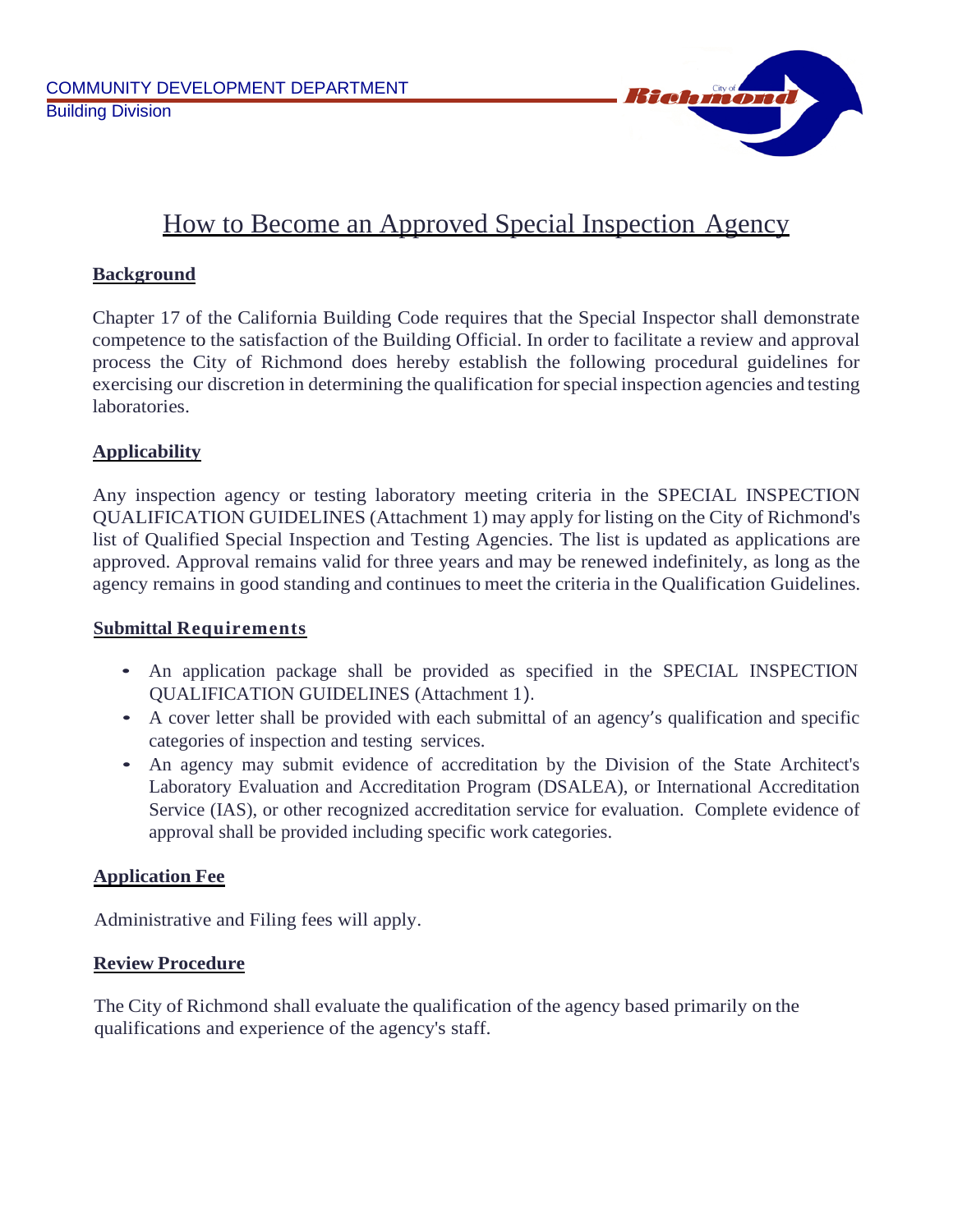### **Determination and Appeal**

The Building Official will notify the agency of the outcome of the review.

#### **Renewal Process**

- It is the agency's responsibility to submit updated categorical information as stipulated in the QUALIFICATIONS GUIDELINES, including information for new employees, to the City of Richmond atleast 90days priorto the expiration dateofthe agency's qualification.
- A cover letter shall be provided with an application submittal of an agency's qualification and specific categories of inspection and testing services.
- Renewal is valid for up to three more years.
- See Attachment 2 for more renewal information.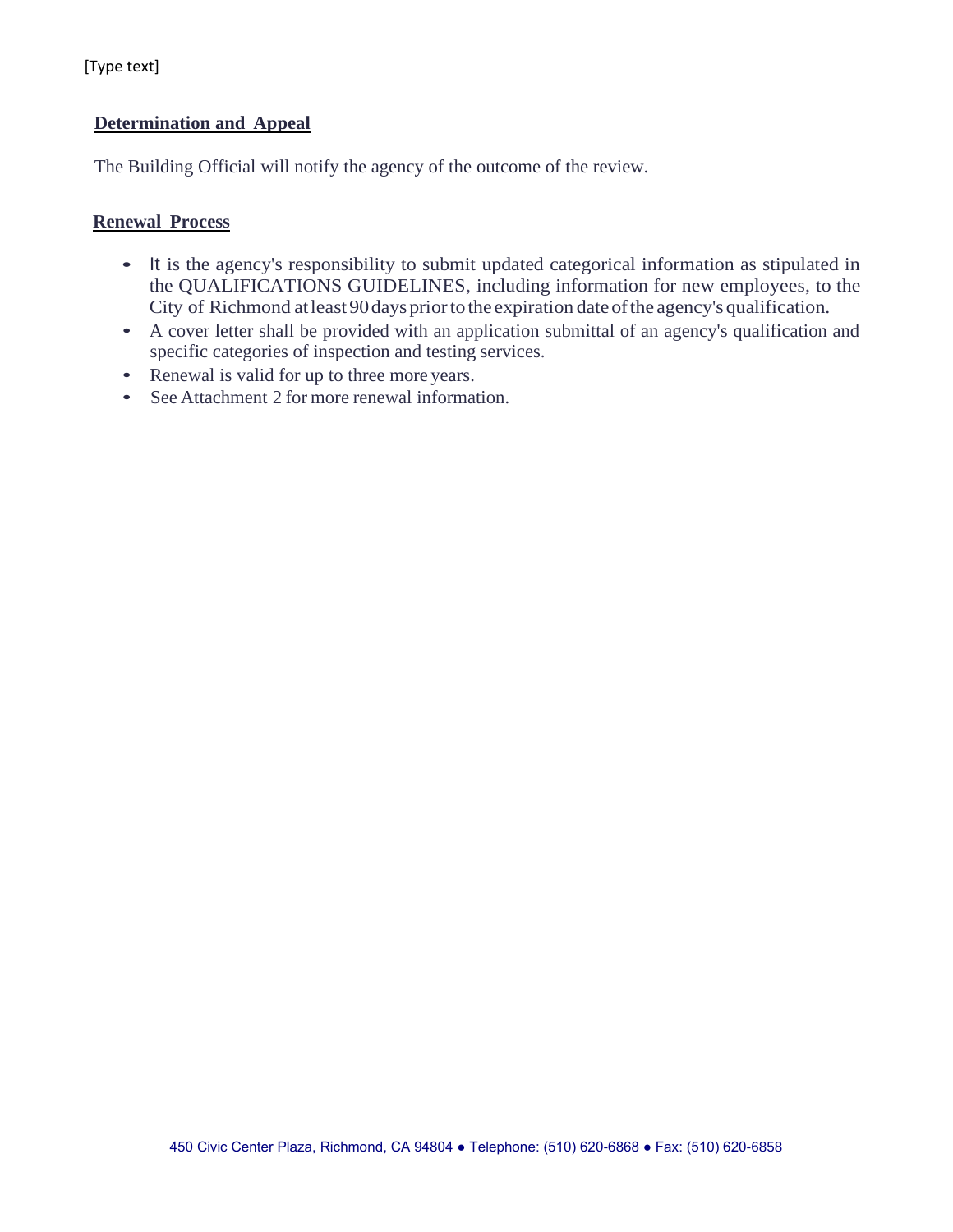# SPECIAL INSPECTION QUALIFICATION GUIDELINES

#### **Qualification guidelines for Inspection Agencies and SpecialInspectors:**

Chapter 17 of the California Building Code requires that the Special Inspector shall demonstrate competence to the satisfaction of the Building Official. The City of Richmond has developed a qualification guideline to facilitate a review and approval process to allow qualified agencies to perform in the City ofRichmond.

To be considered for qualification, please send one copy of the following information to the City of Richmond Planning and Building Services Division. Please note that if your agency is not able to meet all of these requirements and submit all required information, the City of Richmond will not be able to consider your agency forqualification.

The submittal package must be in a three ring binder (with the name of the agency shown on the spine) and tabbed to correspond with the numbers of the 10 items listed below.

#### **Please submit the following:**

- 1 Location of corporate office and all testing facilities operating in the region.
- 2 Name and resumes of Registered Professional Engineer(s) responsible for inspection and testing activities evidencing experience criteria as per ASTM E329-09, paragraph 6.2.1: "... the person shall be a licensed professional/ registered engineer and a full time employee of that agency. The person shall have at least five· years engineering experience in testing and inspection of construction materials." Please note that resumes must be very specific in showing a minimum of five years experience in testing and inspection. Resumes shall identify dates and experience specific to testing andinspection.
- 3 Names and resumes of laboratory and field inspection supervisory personnel evidencing experience criteria: 3.a Laboratory Supervisors:
	- i Per ASTM E329-09 paragraph 6.2.2: "A laboratory supervisor shall have at least three years' experience performing test on relevant construction materials." Please note that resumes must be very specific in showing a minimum of three years experience in testing. Resumes shall identify dates and experience specificto testing.
		- II. Certification by ACI (Laboratory Testing Technician, Grade I), NICET (Level III or higher), or equal.

#### 3.b Field Supervisors:

i Per ASTM E329-09 paragraph 6.2.3: "A field inspector shall have at least three years inspection experience in the type of work being supervised." Please note that resumes must be very specific in showing a minimum of three years experience in inspection. Resumes shall identify dates and experience specific to testing.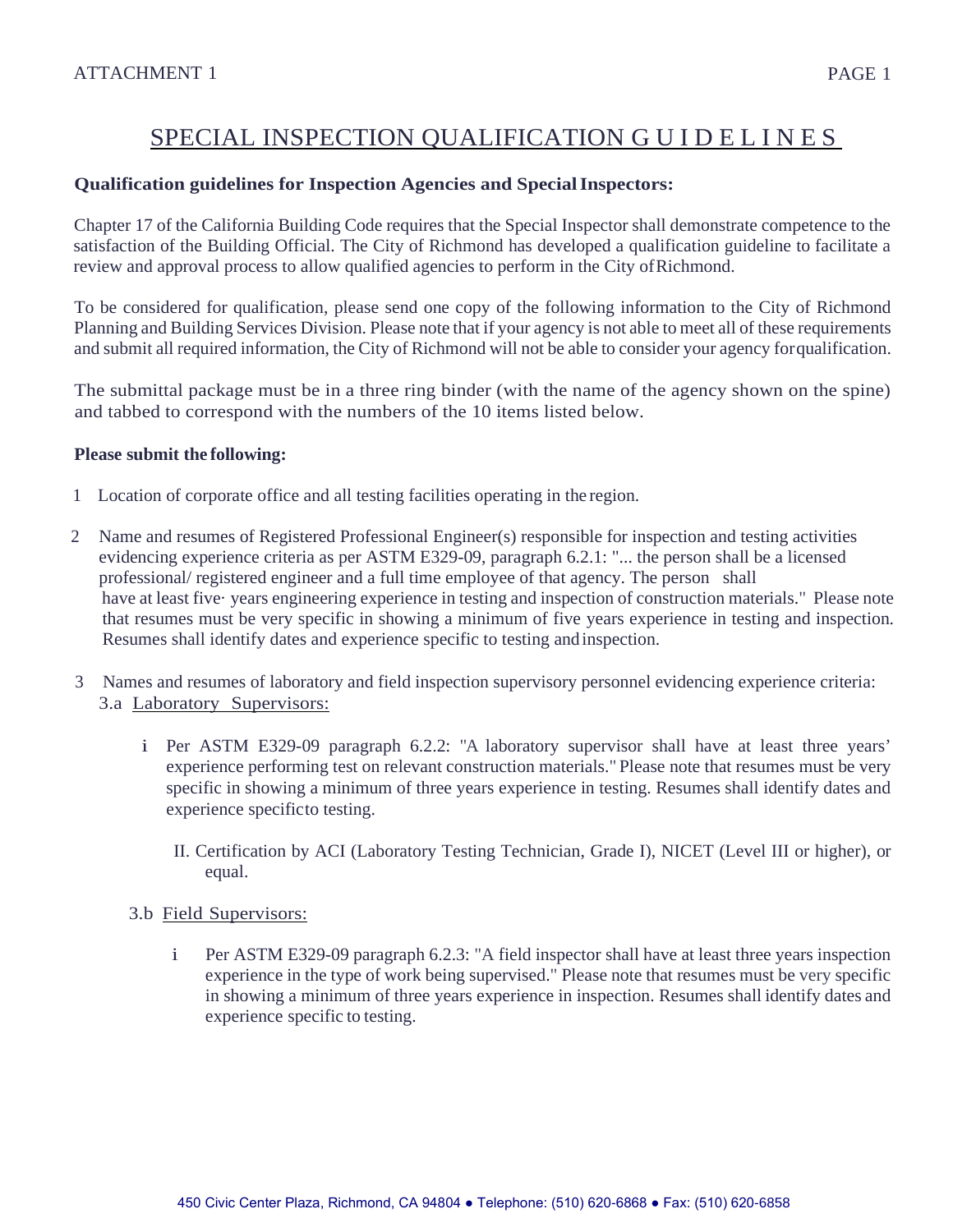- II. Certification by ACI (Concrete Construction Special Inspector or Concrete Transportation Construction Inspector), ICC Reinforced Concrete Special Inspector, NICET (Level III or higher), ASNT (Level II or III) or AWS (CWI), or equal.
- 4 An organizational chart that clearly demonstrates the relationship between the responsible engineer, supervisory personnel and testing/inspection personnel.
- 5 A copy of your regional testing laboratory's latest CCRL Inspection Record including deficiencies and explanations with evidence of how deficiencies have been addressed. A copy of the firm's DSA or IAS laboratory accreditation report may be submitted in lieu of CCRL report.

For agencies with no laboratory testing facility, the agencymust:

- 5.a Provide evidence your agency has established a quality system appropriate to the type, range, and volume of its capabilities,
- 5.b Provide evidence your agency has the necessary equipment to perform field tests required during the sampling of fresh concrete (i.e.,slump, temperature, unit weight, air entrainment), and,
- 5.c Provide a list of qualified agencies performing laboratory testing on your behalf, outlining their scope of service, and including copies of subcontracts/agreements evidencing your arrangements with those firms. Any financial arrangements shall be blacked out prior to yoursubmittal.
- 6 A brief general description of the agency including background information related to type of services offered, years in business, major projects and areas served (a company brochure may satisfy this requirement).
- 7 Samples of the typical inspection, lab and final compliance reports that you agency uses.
- 8 Matrix list of all special inspectors showing inspection areas for which they are qualified by experience and appropriate certifications for RC, PC, SM, SW, HSB, NDT, SWC, & FP categories as noted in the table below. INSPECTORS WHO DO NOT HAVE THE NECESSARY EXPERIENCE AND CERTIFICATIONS TO MEET THESE CRITERIA WILL NOT BE CONSIDERED FOR QUALIFIFCATION. Special inspectors-in-training shall be included in the matrix. Please include only those inspectors who are performing inspections and tests that are applicable to the program. Please follow the format of the attached sample matrix (Exhibit A).
	- 8.a Provisions for Soils and Foundations Inspections: As per CBC Chapter 17, Section -Special inspector qualifications "*The registered design professional in responsible charge and engineers of record involved in the design of the project are permitted to act as the approved agency and their personnel are permitted to act as special inspectors for the work designed by them, provided they qualify as special inspectors".* Inspections of the Soils, Deep Footings, and Piles shall be performed by the Geotechnical Engineer of Record or an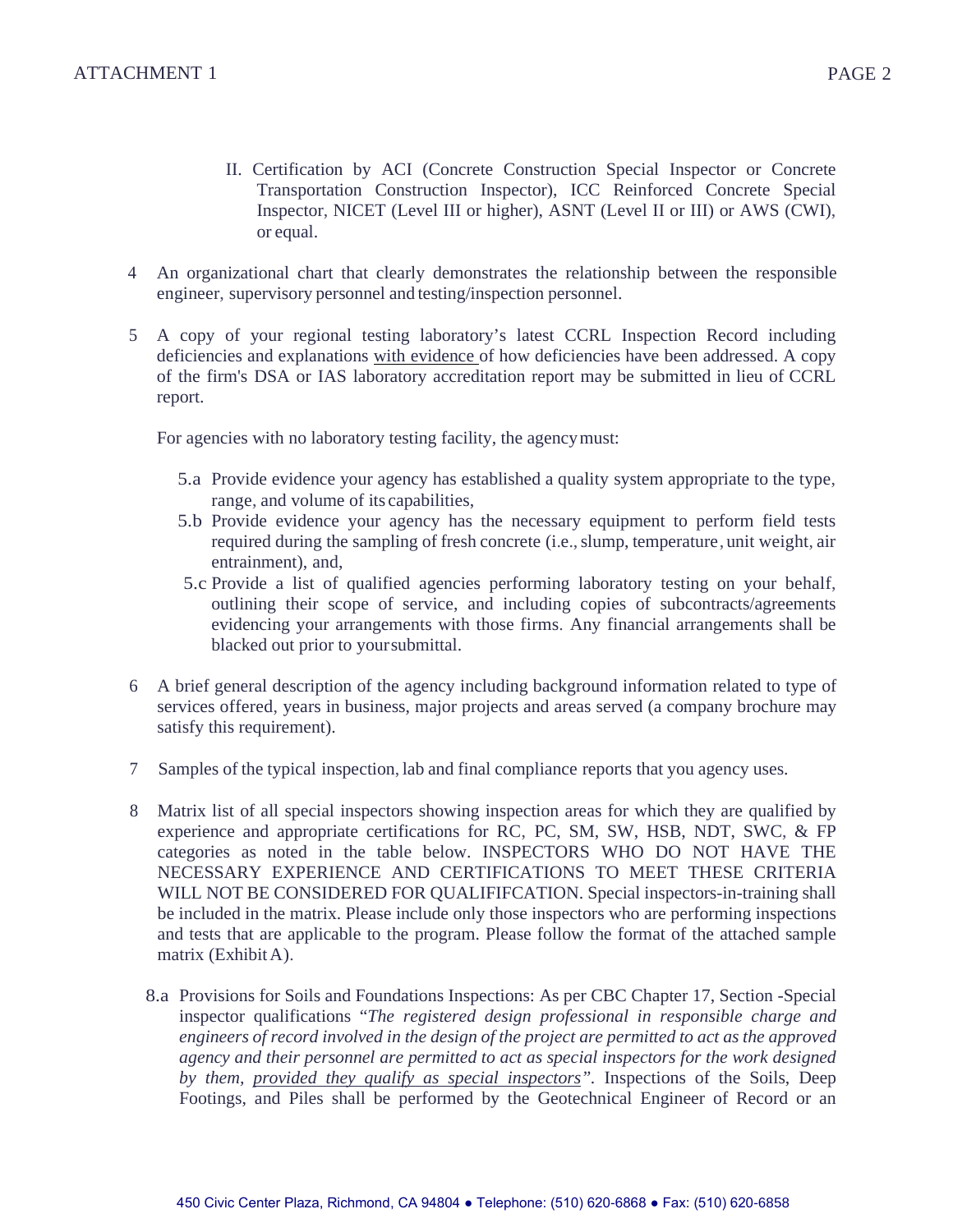Inspection Agency approved by the Geotechnical and Structural Engineers of Record for the project. For soils and foundation work, the City will accept inspections and reports prepared under the supervision, signed, and stamped by the Geotechnical Engineer of record. Alternatively, the Geotechnical Engineer can apply for an Approved Inspection Agency status with the City and designate qualified inspectors. If approved, such designated inspectors can provide the intermittent daily inspections and reports without the engineer's signature. The Final Report for the soils and deep footing inspections still has to be prepared and signed by the responsible Engineer of the Inspection Agency.

|                                      | <b>Inspection Category Appropriate Experience/Certification</b>                                                                                                                                                                         |
|--------------------------------------|-----------------------------------------------------------------------------------------------------------------------------------------------------------------------------------------------------------------------------------------|
| <b>Reinforced Concrete</b>           | a) Minimum one year experience, and                                                                                                                                                                                                     |
|                                      | b) Certification by ACI (Field Technician Grade 1), and                                                                                                                                                                                 |
|                                      | c)Certification by ICC (Reinforced Concrete)                                                                                                                                                                                            |
|                                      | Pre-stressed Concrete a) Minimum six months plus three years of experience in Reinforced Concrete, and                                                                                                                                  |
|                                      | b) Certification by ACI (Field Technician Grade 1), and                                                                                                                                                                                 |
|                                      | c) Certification by ICC (Pre-stressed Concrete)                                                                                                                                                                                         |
| <b>Structural Masonry</b>            | a) Minimum one year experience, or six months plus one year experience in                                                                                                                                                               |
|                                      | Reinforced Concrete, and                                                                                                                                                                                                                |
|                                      | b) Certification by ICC (Structural Masonry)                                                                                                                                                                                            |
| Steel Welding                        | a) Minimum three years of experience, and                                                                                                                                                                                               |
|                                      | b) Certification by ICC (Structural Steel& Welding) or (Certified AWS<br><b>Welding Inspector)</b>                                                                                                                                      |
|                                      | Note: Current certifications for structural Steel and Welding S1 pecial Inspectors<br>are valid until the date of expiration.                                                                                                           |
| Steel (high-strength)                | a) Minimum one year experience, and                                                                                                                                                                                                     |
| <b>Bolting</b>                       | b) Certification by ICC (Structural steel & Bolting)                                                                                                                                                                                    |
|                                      | Note: Current certifications for structural Steel and Welding Special Inspectors<br>are valid until the date of expiration.                                                                                                             |
| Nondestructive<br>(NDT)              | a) Personnel qualified in accordance with nationally recognized NDT personal<br>qualifications practice or standard, such as ANSI/ASNT-CP-189 or SNT-TC-1A, or                                                                          |
|                                      | b) American Society for Nondestructive Testing (ASNT) Level II and a<br>minimum one year of direct testing experience as determined and approved by<br>an in-house ASNT Level III                                                       |
| Structural Wood<br>Construction      | a) Certification by ICC (Commercial or residential Building Inspector), and<br>b) A minimum two years of direct experience in engineered wood products, or<br>c) A minimum of five years of direct experience as a journeyman carpenter |
| Spray-on Fire-<br>resistant material | a) Minimum one year experience, and<br>b) Certification by ICC (Spray-Applied Fireproofing)                                                                                                                                             |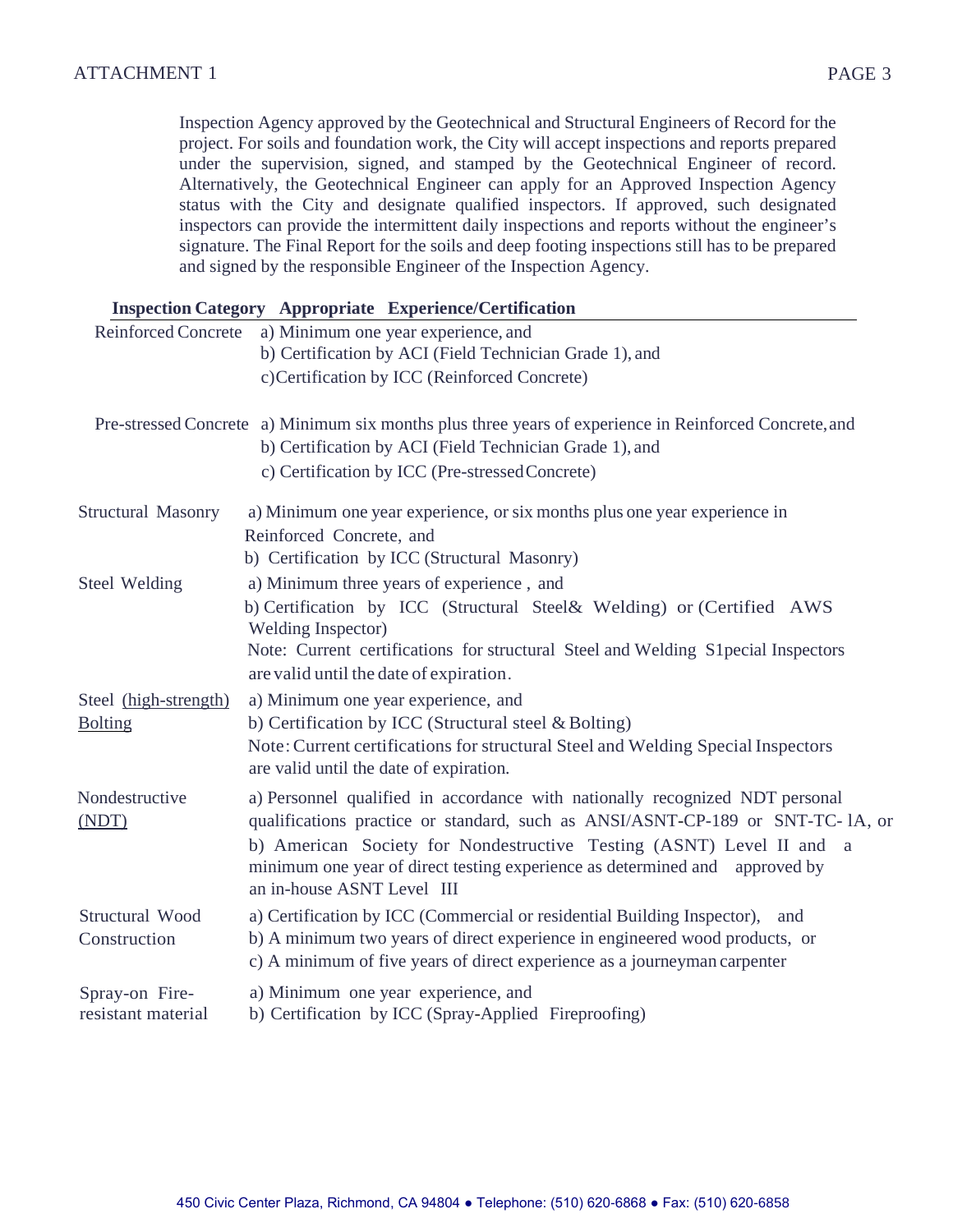- 9 Copies of applicable certifications and renewals, and copies of fronts and backs of ID cards for all inspectors listed on the matrix. Except as permitted for "inspectors-intraining," all special inspectors performing reinforced concrete, pre-stressed concrete, structural masonry, fireproofing and structural steel & welding special inspections shall be certified by applicable discipline. **Please put certification and I.D. card packages in alphabetical order and submit only those certifications that are applicable to thisprogram.**
	- 9.a Photo identification cards shall be provided for each inspector. The front of the card shall include the name and location of the issuing firm, inspector's name and photograph , and a statement signed by the responsible engineer ensuring the ·employee is experienced and certified in accordance with the criteria of this program. The reverse side of the card shall identify appropriate special inspection and testing categories provide by the firm. ID cards shall use an "X" to designate qualification in each category, and a "1-T" to designate in-training. These designations must be placed clearly to the left side of the applicable inspection type.
- 10 Wet signed and stamped statements from the responsible professional engineer(s):
	- That he/she is the full-time employee responsible for supervision of technical staff and that all qualifications requirements and local building code requirements are followed by the agency and its employees.
	- Certifying that the special inspectors will perform in accordance with CBC Chapter 17; And that they are identified, qualified, and issued I.D. cards according to current guidelines.
	- Assuring that testing and inspection services will be performed in compliance with procedures specified in ASTM E329-09, in particular, paragraph 9.1: "It shall be the responsibility of the agency to ensure that it performs only tests and inspections, or both, for which it is adequately equipped and staffed, and that its employees perform only tests and inspections, or both, for which they are adequately trained."
	- Completed, signed and stamped Acknowledgement of Review Process, responsible Engineer's Certification, and Special Inspection Agency Summary and Letter of Agreement (enclosed).

The required categorical information must be updated, including information for new employees, and submitted to the City of Richmond at least 90 days prior to the expiration date of the firm's recognition. Any changes to agency name, ownership, key personnel, responsible professional engineer, laboratory relocation, or additions and deletions of offices within the region must be reported to the City of Richmond within 90 days of the change. Relocated laboratories shall submit the updated CCRL report to the City of Richmond for review within 180 days. Failure to report these changes may result in revocation of the City of Richmond'squalification of that agency.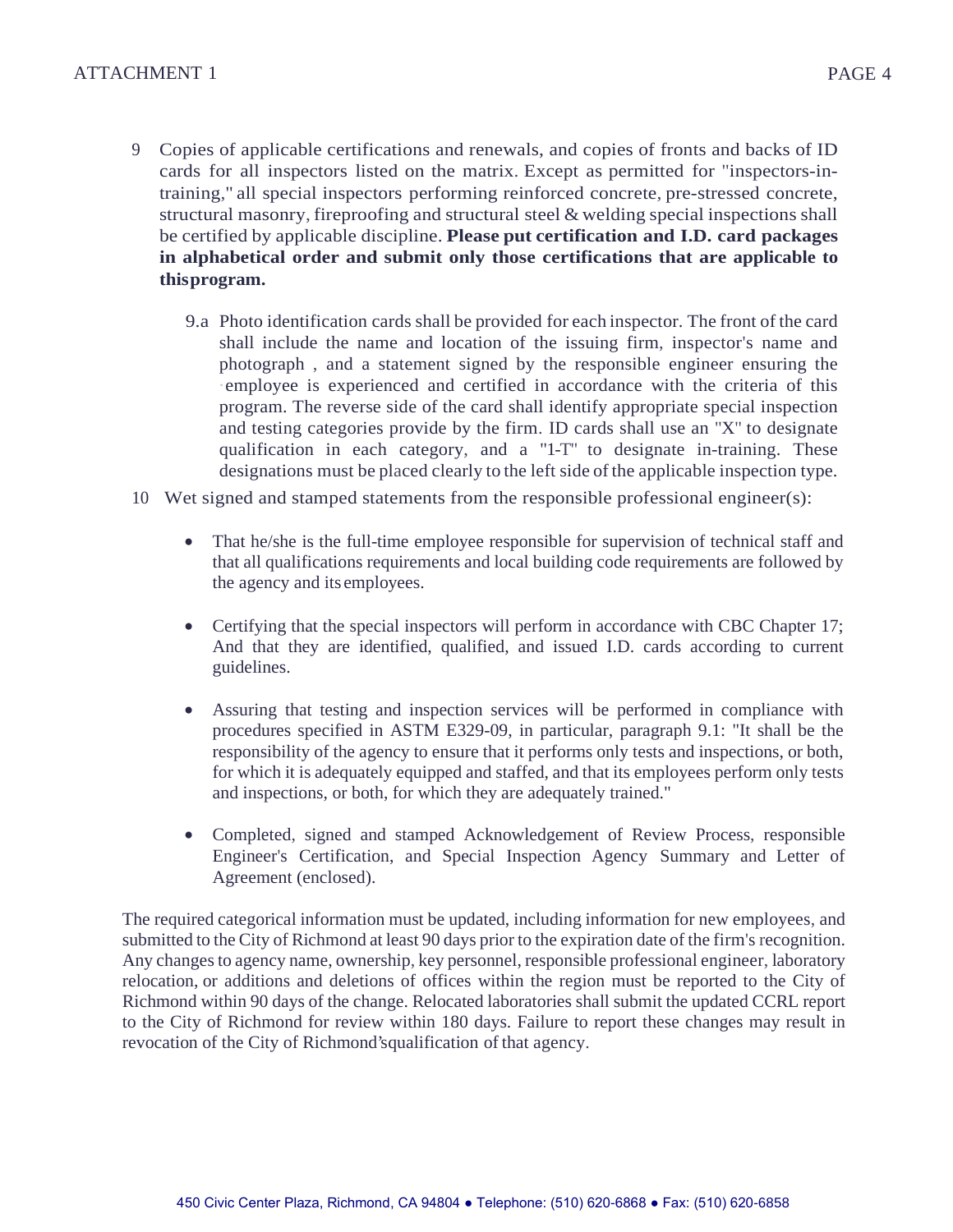#### *Exhibit A*

# *SAMPLE MATRIX*

| <b>Inspector Name</b> | Date of Hire | <b>ACI</b> | $RC *$            | <b>SM</b>                 | PC        | <b>HSB</b> | <b>SW</b> | <b>NDT</b> | <b>SWC</b> | <b>FP</b> |
|-----------------------|--------------|------------|-------------------|---------------------------|-----------|------------|-----------|------------|------------|-----------|
|                       |              | Grade 1    |                   |                           |           |            |           |            |            |           |
| Inspector A           | 05/04/99     |            | $\mathbf v$       |                           | $I-T$     | $I-I$      |           |            |            |           |
| Inspector B           | 07/31/98     |            | $\mathbf v$       | $\boldsymbol{\mathrm{X}}$ |           |            |           | X          | $\Lambda$  |           |
| Inspector C           | 10/01/00     |            |                   |                           | $\Lambda$ |            | $\Lambda$ | X          |            |           |
| Inspector D           | 10/01/00     |            | $\mathbf{v}$<br>∡ |                           | $I-T$     | $I-T$      | X         |            | $\Lambda$  |           |
| Inspector E           | 10/01/00     |            |                   |                           | $I-T$     |            |           |            | Λ          |           |

Legend:

RC =Reinforced Concrete SM = Structural Masonry  $FP = Fireproofing$ PC =Prestressed Concrete

HSB = High Strength Bolting  $SW =$  Steel Welding SWC = Structural Wood Construction NDT = Nondestructive Testing

 $1-T =$  in training as lacking certification and/or experience X = Meets experience and certain certification criteria  $* =$  American Concrete Institute (ACI) Grade 1 is required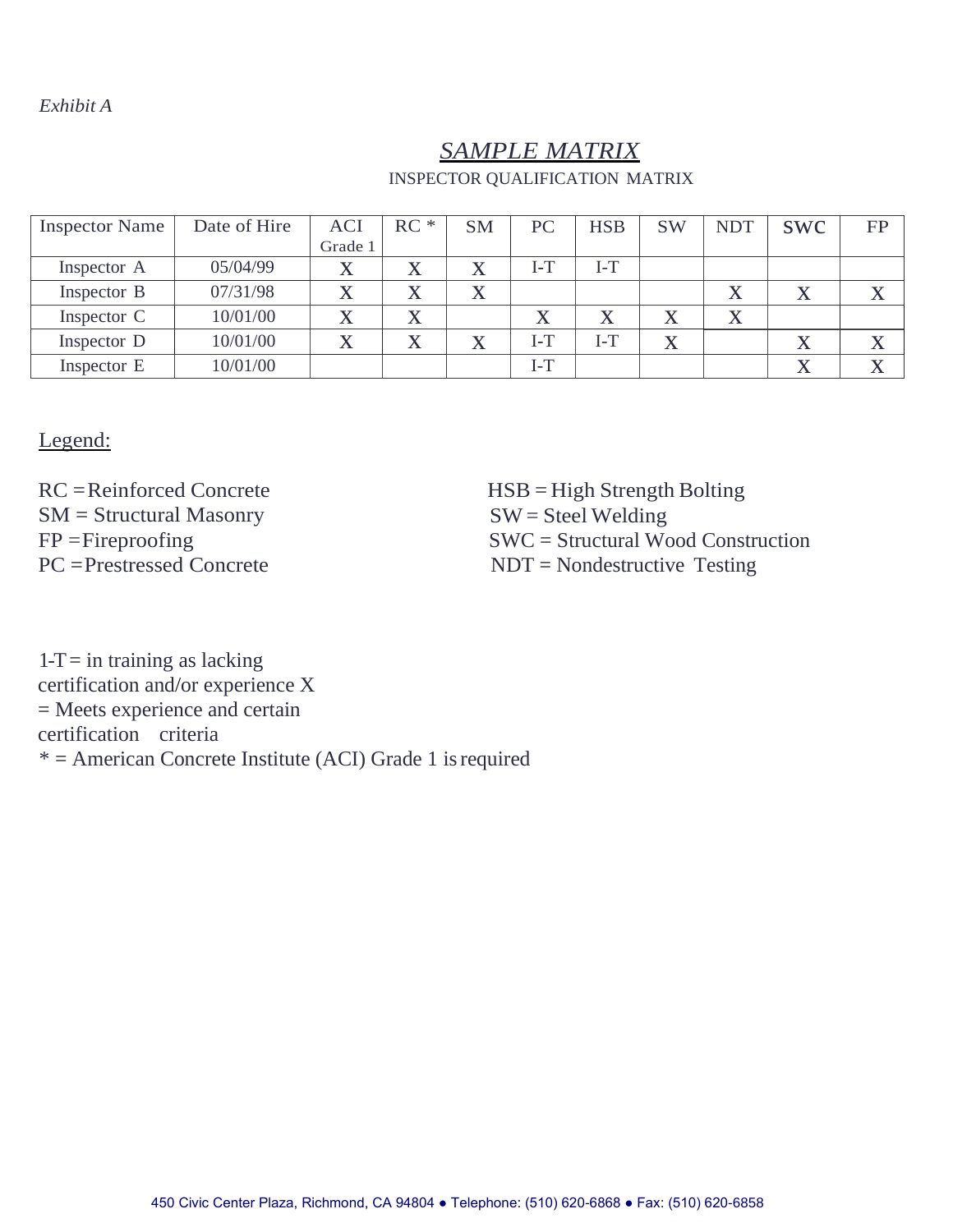# **Renewal Qualification of Special Inspection Agencies and Testing Laboratories**

The special inspection agencies and testing laboratories desiring to continue on construction projects within the City of Richmond are required to renew their qualification at least 90 days prior to their expiration date.

Include a current matrix of inspectors and evidence of certification.

The following statements must be signed and stamped by the responsible professional engineer(s):

- Acknowledgement of City of Richmond Review Process
- Responsible Engineer's Certification
- Special Inspection Agency Summary and Letter of Agreement

If you have any questions or concerns regarding qualification renewal,please contact the City of Richmond Planning and Building Services Department.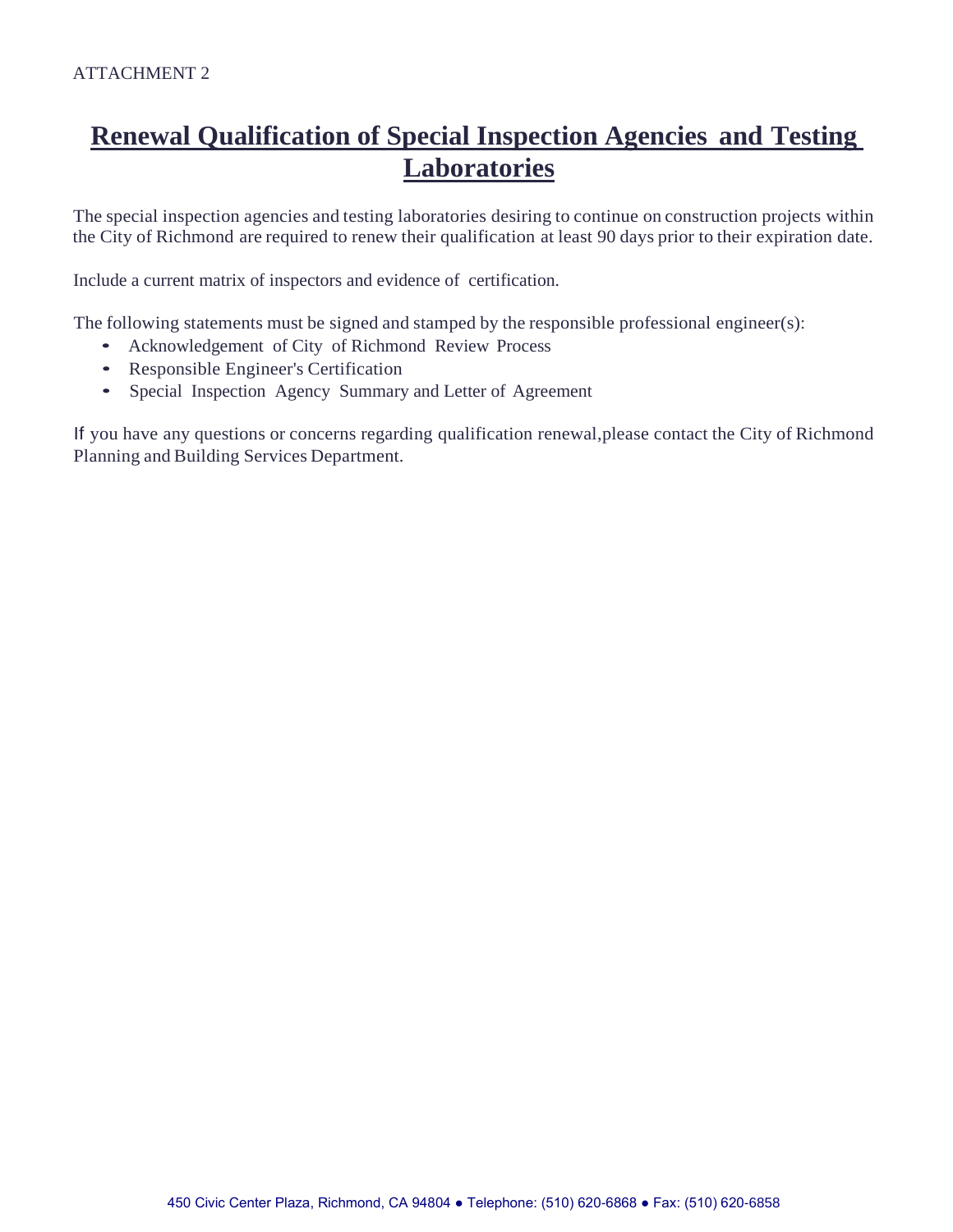# *Acknowledgement of City of Richmond Review Process*

| Company Name:     |  |  |  |
|-------------------|--|--|--|
|                   |  |  |  |
|                   |  |  |  |
| Companyy Address: |  |  |  |
|                   |  |  |  |
|                   |  |  |  |
| Company Phone:    |  |  |  |
|                   |  |  |  |

*As an officer of the company located at the address referenced above, I have requested a review of our application for approval as a Special Inspection Agency by the City of Richmond.*

(Print name and title)

(Signature)

(Date)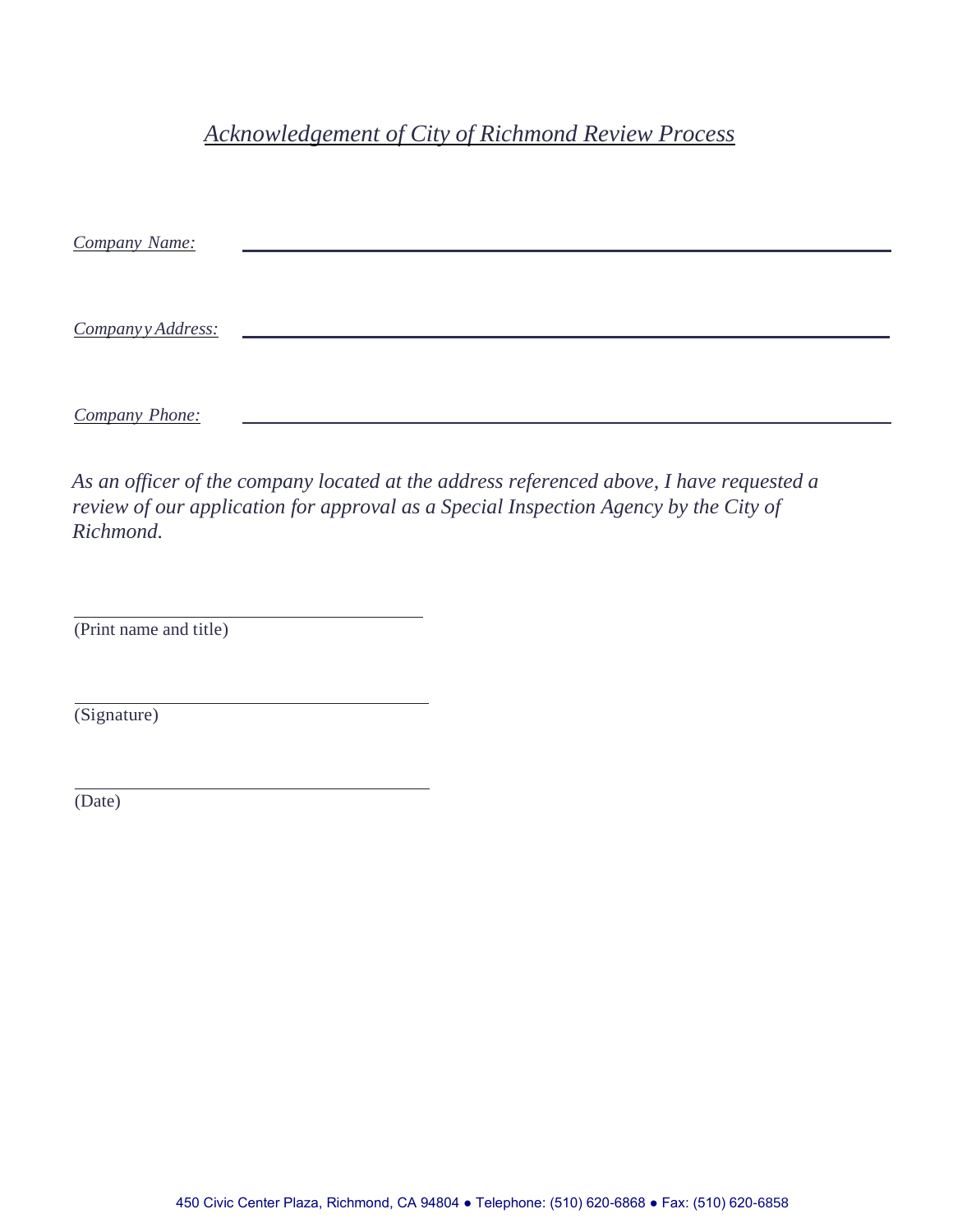# **RESPONSIBLE ENGINEER'S**

- *A. I am the "full time employee" responsible for the supervision of technical staff and certify that all qualification requirements and local building code requirements are followed by the agency and its employees.*
- *B. I certify that Special Inspectors will perform in accordance with CBC Chapter 17. Each Special Inspector will be identified, qualified, and issued ID cards according to the experience and certification requirements stated in the Special Inspection Qualification Guideline.*
- *C. I assure that Testing and Inspection Services will be performed in compliance with procedures specified in ASTM E 329-09, in particular, paragraph 9.1: "It shall be the responsibility of the agency to ensure that it performs only tests and inspections, or both, for which it is adequately equipped and staffed, and that its employees perform only tests and inspections, or both,for which they are adequately trained."*

Responsible Engineer (print name)

Responsible Engineer (signature)

(Date)

Affix Stamp Here